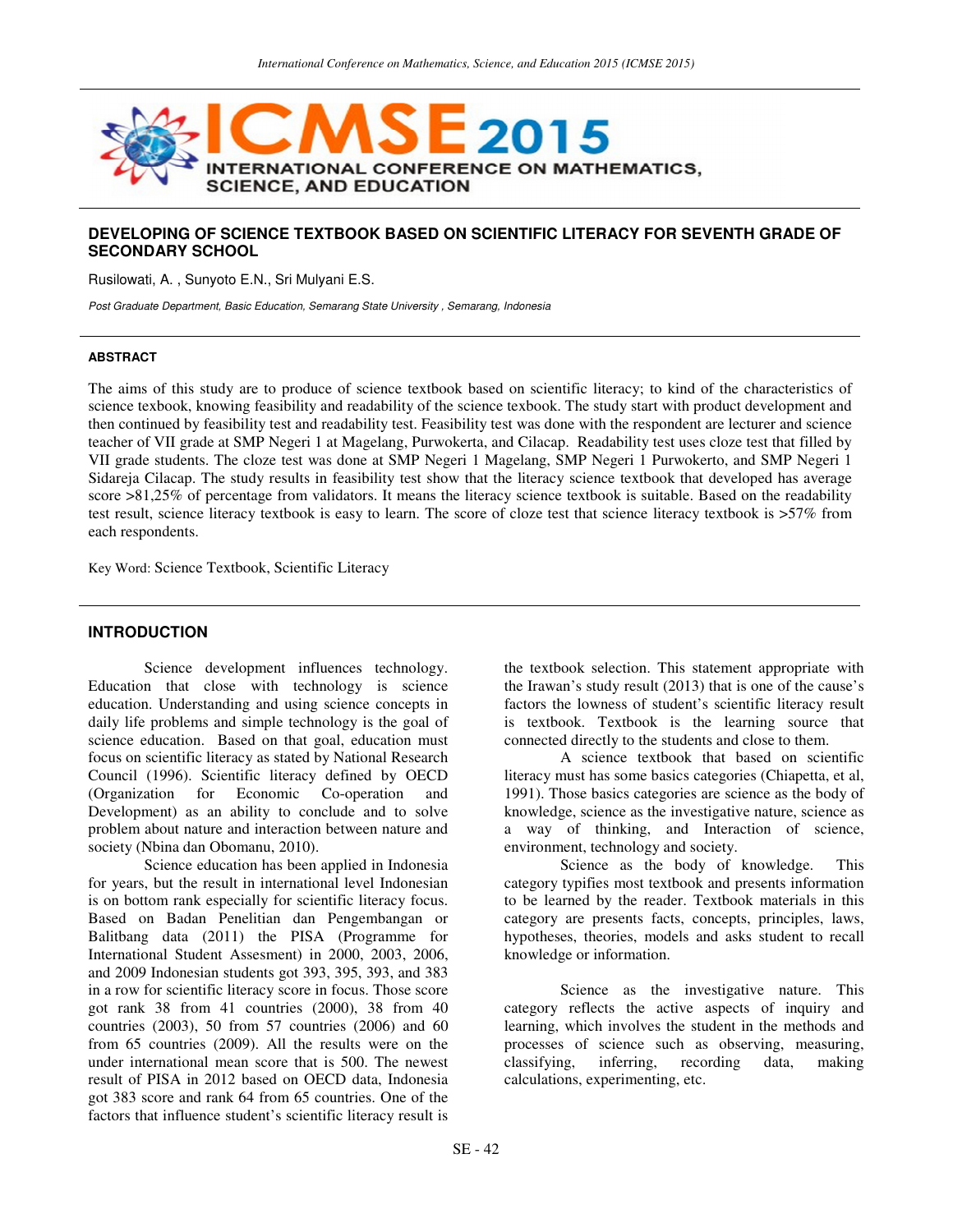Science as a way of thinking. This aspects of the nature of science represent thinking, reasoning, and reflection, where the student is told about how the scientific enterprise operates.

Interaction of science, environment, technology, and society. This aspects of scientific literacy pertains to the application of science and how technology helps or hinders humankind.

Scientific literacy on the textbook that used in common schools especially for VII grade has not balanced, it's appropriate to the Hastiti's study result (2014), Rusilowati (2014), Rusilowati &Yuliyanti (2015) that the contains of the scientific literacy aspects have been include in textbook, but the proportion of each aspects have not balanced. The available textbook in only concentrate in science as a body of knowledge aspect. This aspect present facts, concepts, principles, laws, hypothesis, theory, model and questions and has biggest percentage, 58, 24%. Student's scientific literacy can be raised by presenting the science material which interrelated with technology and society issues. One of the present issue which connect with science in society is pollution (Subiantoro, et al, 2013). As the solution of those problems, it needs to develop a science textbook that based on scientific literacy.

## **METHODS**

This study was used Research and Development (R&D) procedure that has been modified as potential and problem, data collecting, product design, product validation, product revision, initial product try-out, product revision, product try-out, and product revision to becoming a final product. The product of this study is science textbook based on scientific literacy seventh grade secondary schools. Product try-out conducted in SMP Negeri 1 Magelang, SMP Negeri 1 Purwokerto, and SMP Negeri 1 Sidareja Cilacap, Central of Java.

The potential and problem of the research are the lowness of student scientific literacy in international level and the lack of science textbook that developed based on scientific literacy aspects at school. Data of curriculum and scientific literacy aspects are needed, so before making design of the product, data collecting was done first. Product design was validated by validator.

The assessment of validity done by lecturer and science teacher of VII grade at SMP Negeri 1 at Magelang, Purwokerta, and Cilacap. Feasibility test uses questioner based on Badan Standar Nasional Pendidikan (BSNP) feasibility textbook aspects. The readability level of the textbook was measured by Cloze Test.

# **RESULTS**

Results of this study are characteristics, feasibility, and readability of science textbook based on scientific literacy.

#### **Characteristics of Science Textbook**

The developed science textbook contains scientific literacy aspects completely. Product of the studies are three science textbooks especially with theme Knowing of Heat (A), Motion (B), and Matter Changes in Environment (C). The balance proportion of the scientific literacy aspects are showed by the indicators for each aspect in every material in textbook. The aspect of science as the body of knowledge has 40% of indicators from all indicators in one material, and the others aspects have 20% of indicators for each.

Science materials in grade VII presents as integrated subject, and in this product the integration type of the materials uses Connected model. This model relates one main topic to the next topic, one concept to the other concept, one skill to the other skill and today's work to the tomorrow's work in the study (Fogarty, 1991). Materials of science textbook are construct of some indicators. The indicators are construct of four scientific literacy aspect. Table 1 is show the sample of indicators for construct of the material textbook theme Matter Changes in Environment (Puspaningtyas, et al., 2015).

Table 1. Indicators to Construct Material Textbook by Scientific Literacy Theme Matter Changes in

| Environment.  |                      |     |             |                                        |  |  |
|---------------|----------------------|-----|-------------|----------------------------------------|--|--|
| <b>Number</b> | Scientific           |     |             | <b>Indicators</b>                      |  |  |
|               | Literacy             |     |             |                                        |  |  |
| 1             | Science<br><b>as</b> | the |             | 1. Mention the                         |  |  |
|               | body                 | of  |             | characteristics of                     |  |  |
|               | knowledge            |     |             | material in student's                  |  |  |
|               |                      |     |             | environment.                           |  |  |
|               |                      |     | 2.          | Define and                             |  |  |
|               |                      |     |             | differentiate physics                  |  |  |
|               |                      |     |             | changes and                            |  |  |
|               |                      |     |             | chemistry changes                      |  |  |
|               |                      |     |             | from phenomenon in                     |  |  |
|               |                      |     |             | the environment.                       |  |  |
|               |                      |     | 3.          | Mention the signs of                   |  |  |
|               |                      |     |             | chemistry changes.                     |  |  |
|               |                      |     | $4_{\cdot}$ | Differentiate                          |  |  |
|               |                      |     |             | mixture and non-                       |  |  |
|               |                      |     |             | mixture.                               |  |  |
| 2             | Science<br><b>as</b> | the | 5.          | Mention the signs of                   |  |  |
|               | investigative        |     |             | chemical reaction in                   |  |  |
|               | nature               |     |             | simple experiment.                     |  |  |
|               |                      |     | 6.          | Doing mixture                          |  |  |
|               |                      |     |             | separation based on                    |  |  |
|               |                      |     |             | physics and                            |  |  |
|               |                      |     |             | chemistry<br>characteristics.          |  |  |
|               |                      |     |             |                                        |  |  |
| 3             | Science as a way     |     |             | 7. Describe the idea                   |  |  |
|               | of thinking          |     |             | development of                         |  |  |
|               |                      |     | 8.          | dynamite making.<br>Describe cause and |  |  |
|               |                      |     |             |                                        |  |  |
|               |                      |     |             | effect from physics                    |  |  |
|               |                      |     |             | changes and                            |  |  |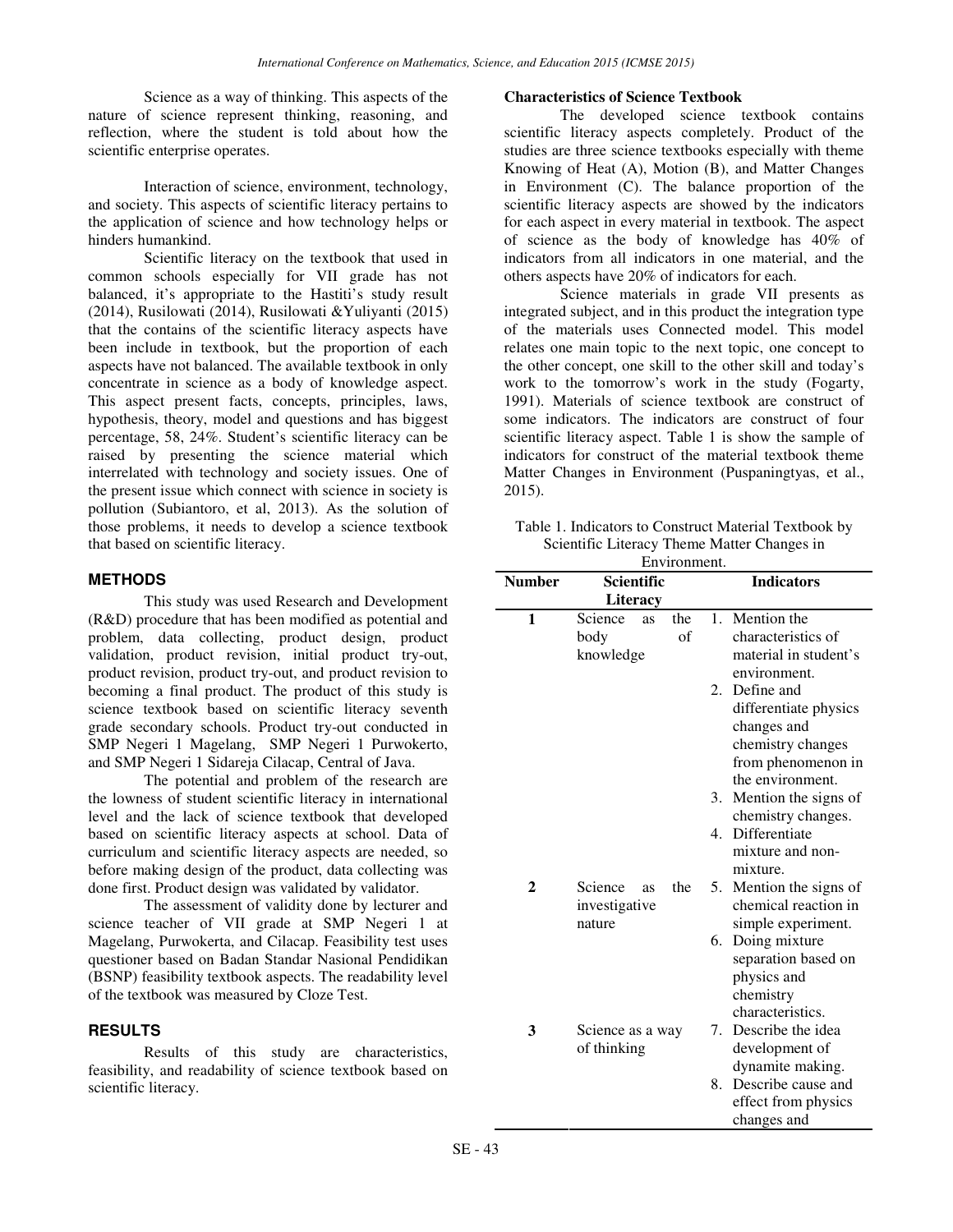|                   | chemistry change in     |
|-------------------|-------------------------|
|                   | rain phenomenon.        |
| Interaction of    | Describe the work<br>9. |
| science, environ- | steps and benefit of    |
| ment, technology  | water distillation      |
| and society       | technology.             |
|                   | 10. Describe the use of |
|                   | science as problems     |
|                   | solution for            |
|                   | humankind               |
|                   | (artificial rain        |
|                   | technology).            |

Textbook characteristics are contain all of four scientific literacy aspects and has a balance proportion of scientific literacy aspects. Four scientific literacy aspects presented on main part in textbook, they are Ayo Belajar (representation of Science as the body of knowledge), Mencoba Yuk (representation of Science as the investigative nature), Ayo Berpikir Ilmiah (representation of Science as a way of thinking), and Sains dalam Kehidupan (representation of Interaction of Science, Technology and Society). Main parts of this textbook presented at Figure 1.



Figure 1. Feature of Science Textbook Based on Scientific Literacy

# **Feasibility of Science Textbook**

Feasibility test was used questioner based on Badan Standar Nasional Pendidikan (BSNP) feasibility textbook aspects. There aspect feasibility are content, language, graphic, and one aspect development is science literacy content. Results of score feasibility textbook by validator presented at Table 2.

| <b>Theme</b> | <b>Validator</b> | Content<br>Feasibility<br>$($ %) | <b>Presentation</b><br><b>Feasibility</b><br>$(\%)$ | Language<br>Feasibility<br>$($ %) | Graphic<br>Feasibility<br>$($ %) | <b>Science</b><br>Literacy<br>Content<br>$(\%)$ | Average<br>$($ %) | Category |
|--------------|------------------|----------------------------------|-----------------------------------------------------|-----------------------------------|----------------------------------|-------------------------------------------------|-------------------|----------|
| A            |                  | 87.50                            | 86,30                                               | 88,50                             | 89.60                            | 88,00                                           | 89.22             | Very     |
|              | 2                | 87,50                            | 93,80                                               | 86,50                             | 93,80                            | 89,80                                           |                   | Feasible |
| B            | 3                | 95,31                            | 98,75                                               | 94,23                             | 97,73                            | 96,30                                           | 90.42             | Very     |
|              | 4                | 95.31                            | 92,50                                               | 98,08                             | 100,00                           | 98,15                                           |                   | Feasible |
| C            | 5.               | 89,71                            | 80,00                                               | 92,31                             | 88,46                            | 90,74                                           | 87.34             | Very     |
|              | 6                | 85,29                            | 85,00                                               | 84,62                             | 86,54                            | 90,74                                           |                   | Feasible |

### **Readability Textbook**

Data of the readability textbook were collected by test cloze. The data were shown in Table 3.

| Table 3. Average of Readability Textbook |       |                             |              |  |
|------------------------------------------|-------|-----------------------------|--------------|--|
| Number                                   | Theme | Readbility<br>Index $(\% )$ | Category     |  |
| 1                                        | А     | 72,43                       | Easy to read |  |
| 2                                        | в     | 71,80                       | Easy to read |  |
| 3                                        | C     | 80,05                       | Easy to read |  |
| Average                                  |       | 74,76                       | Easy to read |  |

# **DISCUSSION**

 The balance proportion showed on the percentage indicators for each aspects. The first aspects (*Science as a way of thinking*) has 40% number of all indicators, and the other aspects has 20% for each. The balance proportion of scientific literacy aspects for science textbook is 2:1:1:1. This design coducted with Wilkinson (1999) statement.

Feasibility test result was shown on Table 2. From the data, the average feasibility result got percentage >81,25%, it means the developed science textbook classified as a very feasible learning source. The result showed that the textbook as the product was well developed. The developing process was pointed from Panduan Pengembangan Bahan Ajar that published by Depdiknas (2008). One of the important point for textbook developing according to Depdiknas (2008) is the material must be derived from competences that will be achieved. Those competences were shown as the indicators or learning objectives.